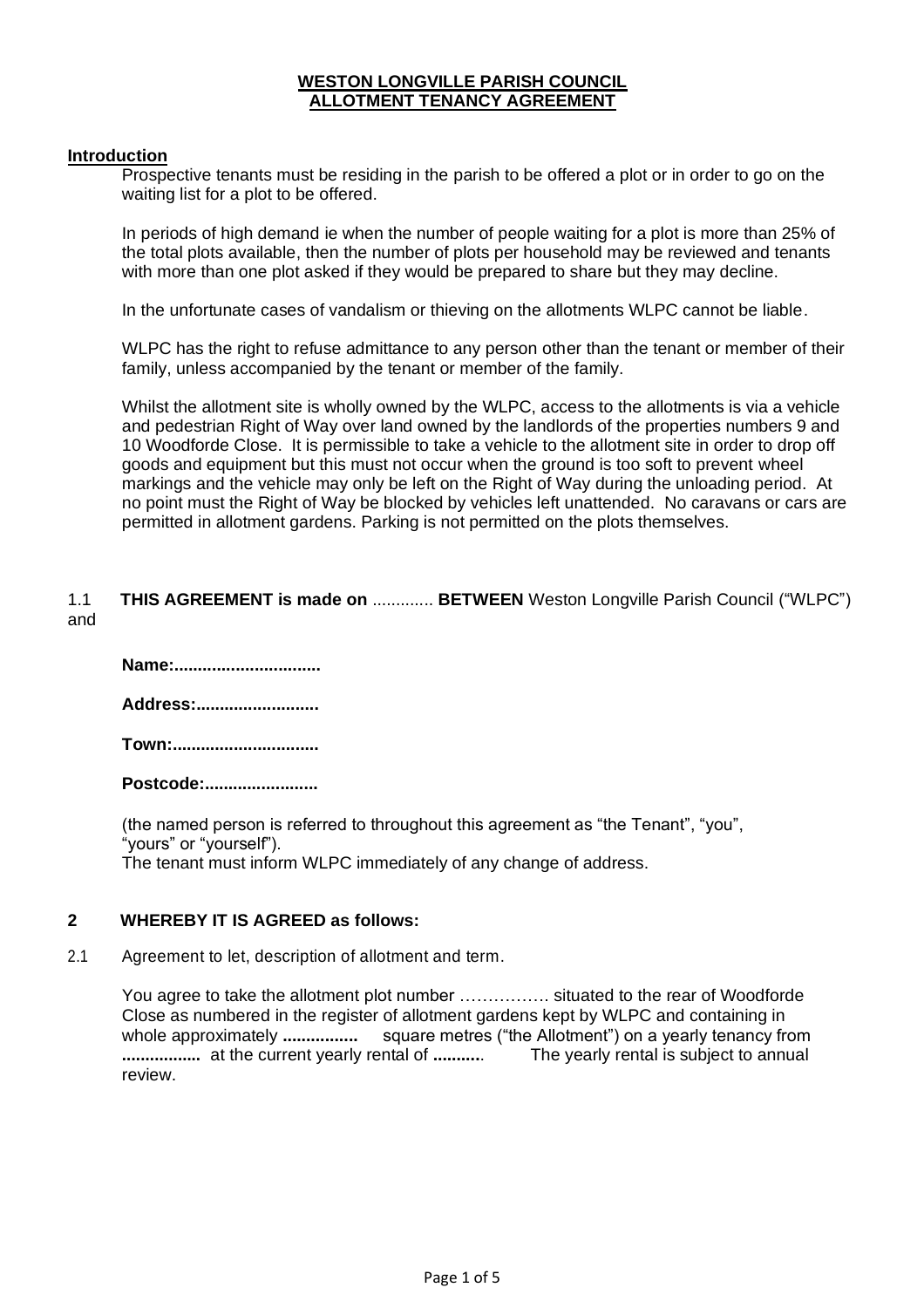## 2.2 Rent

You agree to pay WLPC the specified yearly rent, payable in advance from the date stated in clause (1) of this Agreement, for the 12 months following. There is no pro-rata for part years. On each anniversary of that date you agree to pay for the following year (or years) such increased yearly rent as the WLPC requires (but subject to Section 10(1) of the Allotments Act, 1950) and gives you previous written notice, but a proportionate part if this tenancy extends over part of a year.

The rent currently in force will be subject to annual review by the council.

## **3 Details of the tenancy**

The tenancy is subject to the Allotment Acts 1908 and 1950 and also the following conditions. You agree with WLPC to observe and perform the conditions set out below;

3.1 Tenant shall not sublet or assign or part with possession of any part of the allotment plot. Should the plot become too large to manage easily then arrangements can be made with the Parish Council to sub divide the plot and sign a new lease. It must be noted here that sharing an allotment with someone else does not confer any rights to that person, the tenancy remains with you, and on its surrender is offered to the next person on the waiting list.

## 3.2 Use and conduct.

The tenant shall use the plot as an Allotment and Leisure Garden only, wholly and mainly for the production of vegetables, fruit or flower crops for consumption or enjoyment by the tenant and his/her family and for no other purpose and not for profit.

The tenant or anyone of any age accompanying them shall not enter onto any other plot at any time without the express permission that plot holder.

The tenant must not cause any nuisance or annoyance to other plot holders or neighbouring residents of the allotment site and must conduct themselves appropriately at all times.

#### 3.3 Cultivation

The tenant shall keep the allotment reasonably free from weeds, properly cultivated and in a good state of fertility all year round. Properly cultivated means that all of the plot is being worked all year round. It can be noted here that bases for any permitted structures (glasshouses, sheds and poly tunnels), water butts and compost heaps must be sited within the plot boundary and these areas are exempt from this requirement to cultivate.

Within the first three months of the tenancy 25% of the plot must be under cultivation with crops. This is discretionary on the condition of the plot at the time of tenancy agreement and time of year the plot is let. After three months it must be seen that the plot is regularly tended to, and showing signs of progress.

The tenant must notify WLPC of any change in circumstance which might temporarily prevent cultivation of the plot such as prolonged holiday, accident or illness.

Written consent from WLPC is required to plant any trees which must be on dwarf root stock.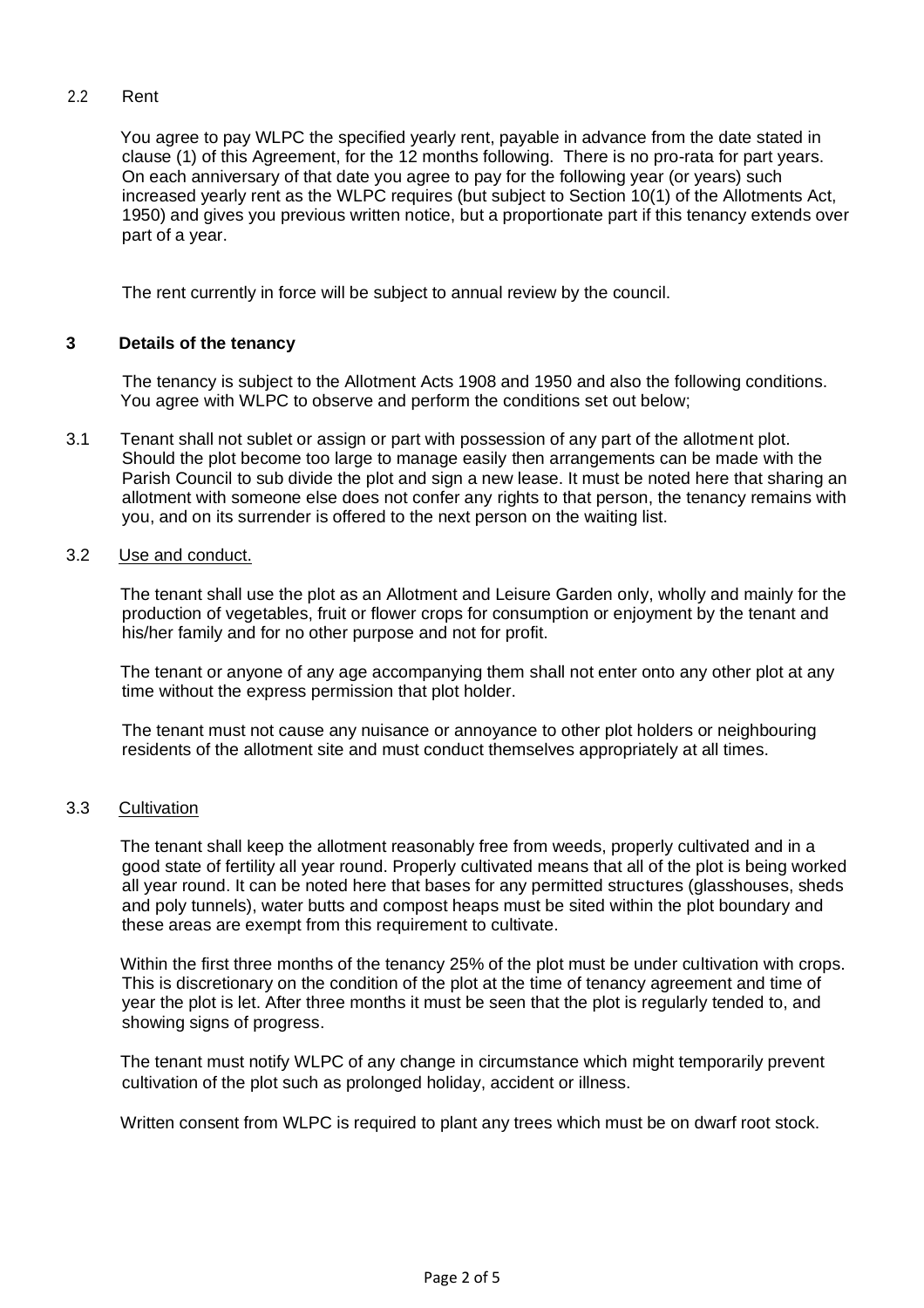## 3.4 Allotment boundaries

The tenant shall keep all footpaths surrounding the plot in good condition, including mowing, weeding and keeping them free from obstructions.

The tenant shall keep shrubs, plants and structures away from fences of adjoining premises by at least 50cm.

The tenant shall maintain every hedge, tree, shrub or fruit bush that forms part of the allotment plot on a regular basis.

#### 3.5 Green waste, bonfires and rubbish

Tenants shall compost all green waste on their plot in self-built or ready-made containers.

All refuse emanating from allotment cultivation that is not compostable must be disposed of offsite.

Bonfires may only be lit on the allotment garden when the wind is in a direction such that the smoke will not cause a nuisance to others, and following the guidelines for domestic bonfires issued by Environmental Health Dept, BDC.

The allotment plot must be kept clean and tidy, which means that the plot must be kept free of rubbish, sheet plastic and old carpet, plastic bags, plants pots and other such containers that are no longer being used on the allotment. The exception being where plastic / carpet is being used for weed suppression subject to the cultivation requirements outlined in 3.3

The tenant must not deposit or allow other persons to deposit on the allotment garden any refuse or decaying matter (except manure and compost in such quantities as may be reasonably required for use in cultivation).

#### 3.6 Environment

The use of pesticides and insecticides must be kept within the plot holders own plot and tenants must ensure that they are not left unattended at any time. The use and storage of chemicals must be in compliance with the Control of Pesticides Regulation Act (amended 1997).

If using such pesticides and insecticides, the tenant must take all reasonable care to ensure that wildlife and adjoining plots hedges and trees and crops are not adversely affected. The tenant must respect all wildlife that inhabits the allotment and not to harm any species in any manner that is in violation to the Wildlife & Countryside Act 1981.

#### 3.7 Structures

Written consent from WLPC is required to erect or place anything on the allotment, including a shed, greenhouse and poly tunnel.

Permission will be granted, if all stipulations in the consent form are met, on the condition that the structures will be well maintained and that they do not interfere with neighbouring plot tenants or residential properties.

If the tenant is granted permission for a greenhouse or shed, a system of guttering must be placed on a greenhouse roof or shed roof so as to collect rainwater in one or more water butts. WLPC can order the removal of any structure that has not been approved or is not well maintained.

The tenant must remove from the allotment garden any broken or vandalised items such as glass from greenhouses and cold frames.

Tenants must be aware that anything that is placed on the allotment is not covered against theft, vandalism or storm damage. The council is not liable for loss or damage to property. The tenant must not enclose the plot with any form of fencing or use barbed wire in any circumstance.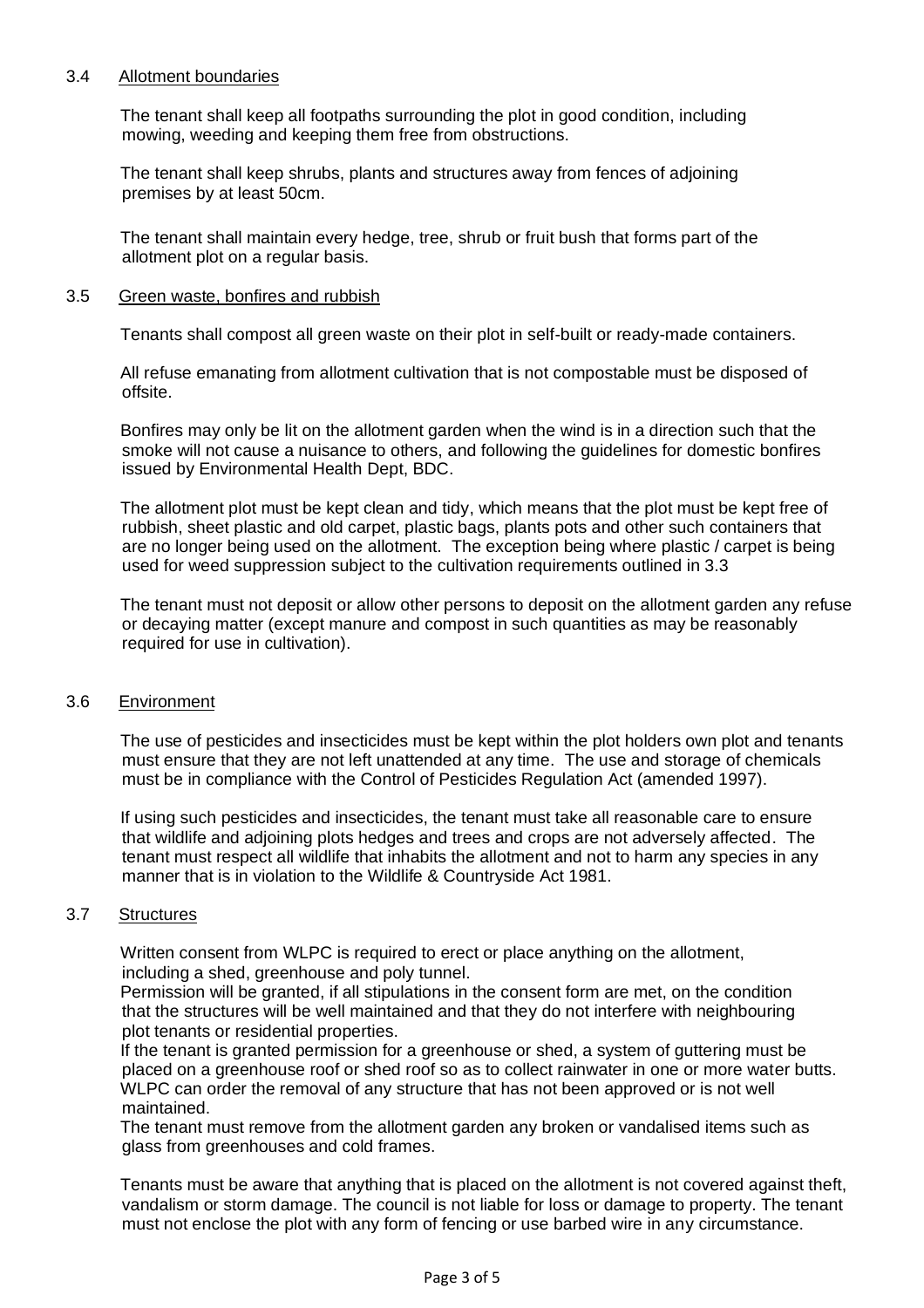# 3.8 Livestock

No livestock, for example but not exclusively, hens, ducks, pigs, bees shall be kept on the allotment.

No animals are to be brought into any allotment garden, except for dogs on leads owned by tennants.

#### 3.9 Disputes

Any dispute between yourself and another allotment holder or adjoining householder shall be referred to WLPC whose decision on the matter shall be final.

#### **4 Enforcement of the tenancy.**

For the purposes of management and maintenance an officer of WLPC can at anytime enter the allotment garden to carry out plot inspections.

If this tenancy is breached the **28 Day Notice to Quit Enforcement Process** is started, "Enforcement Notice 1" is sent to the tenant through the post. This notice requires the tenant to contact WLPC to state their intention to continue with the plot and then remedy their breach of the tenancy within 14 days. WLPC will inspect the plot after 14 days to ensure that the breach is remedied. If within 14 days the tenant does not respond either by remedying the breach or contacting WLPC to discuss any extenuating circumstances, WLPC will send through the post an "Enforcement Notice 2" giving the tenant a further 14 days to remedy the breach of tenancy or advise of any extenuating circumstances. If, within the further 14 day period the tenant does not respond either by remedying the breach or contacting WLPC to discuss any extenuating circumstances, WLPC will automatically terminate the tenancy.

Any notice given by WLPC in respect of this agreement shall be sufficient if sent by post to the last known address of the tenant.

The 28 Day Notice to Quite Enforcement Process can be stopped at anytime providing the breach of tenancy is remedied.

#### **5 Termination of the tenancy.**

The tenancy of the allotment plot shall automatically cease of any one of the following circumstances:

On the death of a tenant.

On the rent or any part of it being in arrears for more than 40 days.

If the tenant has not responded to WLPC or remedied their breach of tenancy during the 28 Day Notice to Quit Enforcement Process.

A Termination letter will be sent to the tenant stating the reasons why the tenancy has been terminated and that they have 10 days to remove their belongings (gardening tools, shed, greenhouse etc unless otherwise agreed by the council) and any crops from the plot and return the key and tenancy agreement to WLPC.

The tenant must be available to meet the council for one final inspection if required.

Only when WLPC is satisfied that the plot has been left tidy, free from excessive weeds and general waste will the WLPC determine the agreement.